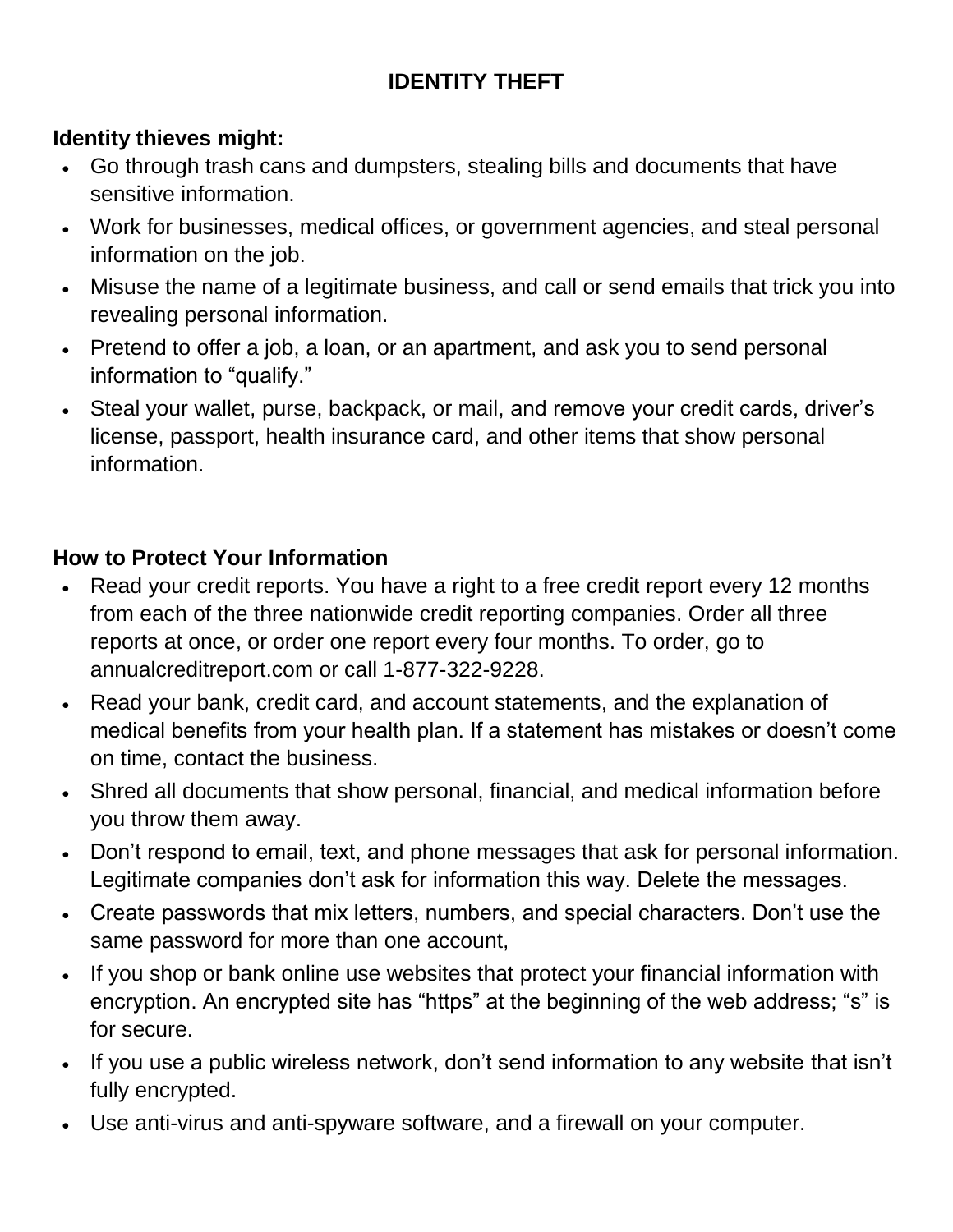• Set your computer's operation system, web browser, and security system to update automatically.

## **If Your Identity is Stolen…**

# **Flag Your Credit Reports**

- Call one of the nationwide credit reporting companies, and ask for a fraud alert on your credit report. The company you call must contact the other two so they can put fraud alerts on your files. An initial fraud alert is good for 90 days.
	- Equifax: 1-800-525-6285
	- Experian: 1-888-397-3742
	- TransUnion: 1-800-680-7289
- **Order Your Credit Reports**
	- Each company's credit report about you is slightly different, so order a report from each company. When you order, you must answer some questions to prove your identity. Read your reports carefully to see if the information is correct. If you see mistakes or signs of fraud, contact the credit reporting company.

#### **Create an Identity Theft Report**

- An Identity Theft Report can help you get fraudulent information removed from your credit report, stop a company from collecting debts caused by identity theft, and get information about accounts a thief opened in your name. To create and Identity Theft Report:
	- File a complaint with the FTC at ftc.gov/complaint or 1-877-438-4338; TTY: 1-866-653-4261. Your completed complaint is called an FTC Affidavit.
	- Take your FTC Affidavit to your local police, or to the police where the theft occurred, and file a police report. Get a copy of the police report
	- The two documents comprise an Identity Theft Report.

# **Red Flags of Identity Theft**

- Mistakes on your bank, credit card, or other account statements
- Mistakes on the explanation of medical benefits from your health plan
- Your regular bills and account statements don't arrive on time
- Bills or collection notices for products or services you never received
- Calls from debt collectors about debts that don't belong to you